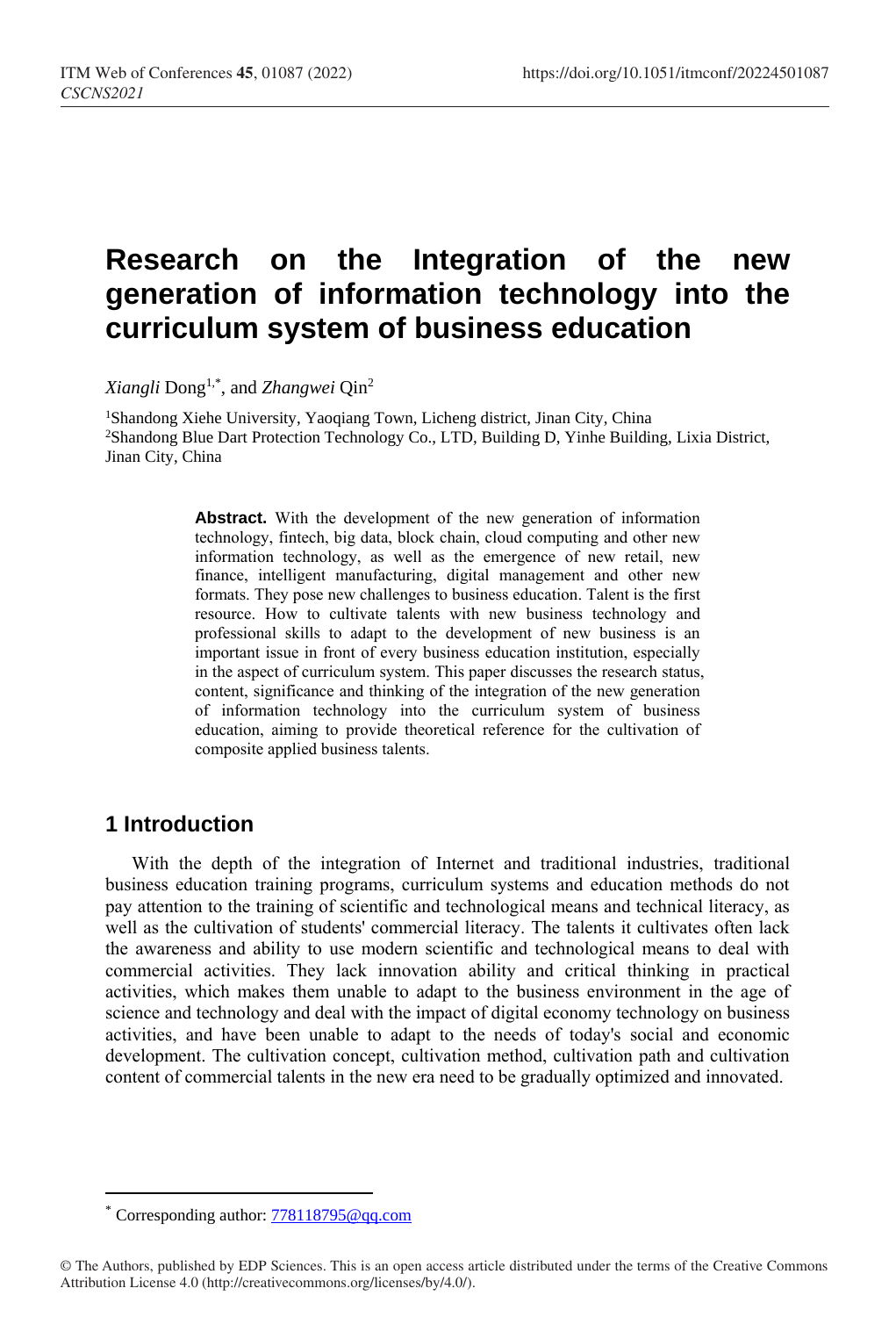### **2 Research status**

How to find a new generation of information technology and business education, scholars are trying to explore. Generally speaking, the current research on the integration of the new generation of information technology into business education mainly focuses on the following aspects.

#### **2.1 Research on the integration of the new generation of information technology into business education personnel training**

Some scholars carry out research from the aspects of professional training objectives, professional construction orientation, teaching staff and textbook construction, and how to combine superior resources for professional construction in the professional talent training program, but their research scope is relatively broad. Some scholars have explored the cultivation of "industrial and business integration" talents from the three aspects of knowledge, ability and quality, but their research has not formed a concrete practice plan. Some scholars have constructed a new comprehensive quality structure for business talents from three aspects of consciousness, knowledge and ability in combination with the job demands of enterprises. They have constructed, adjusted and optimized the training ideas from five aspects of talent training objectives, curriculum system, teacher team, teaching content and teaching methods. There are also some scholars who combine universityindustry cooperation. They integrate industry and education from the perspective of job demands of enterprises, but their integration depth is not enough, and they fail to integrate the new generation of information technology into talent training of business education, etc.

#### **2.2 Research on the integration of the new generation of information technology into business practice education**

Based on the rapid popularization of Internet of Things technology under the current information background, some scholars put forward some schemes, such as the idea of integrating Internet of Things technology with business knowledge and establishing Internet of Things experimental system based on business specialty. They also put forward the basic ideas, methods and approaches to introduce the Internet of Things into efficient business experiments, but the technical form of their scheme is relatively simple. Some scholars believe that it is necessary to build an intelligent practical teaching platform for business majors. The teaching reform can be deepened in the intelligent teaching means and the content of intelligent practical training courses, which can effectively solve many problems such as the lack of students' new business professional knowledge, ability and quality, and the inability to contact the core business of enterprises in practical practice. However, the students' poor theoretical basis makes it difficult to practice this way. Some scholars also analyzed the overall plan for the construction of professional laboratories and training bases. They designed and developed intelligent experiment and training learning and management platforms based on big data, cloud computing, Internet of Things and other advanced technologies. Through the process of multivariate data collection, storage, mining and analysis, management intelligent teaching and open management are realized.

Scholars' research on the curriculum system of Internet of Things engineering has made a lot of achievements, which has played a huge role in promoting the development of business education, and also laid a solid theoretical foundation and provided an important reference for the research of this subject. At present, China is short of technical and applied talents. In order to cultivate business talents who can adapt to the impact of digital technology on traditional commercial activities and can skillfully use digital technology to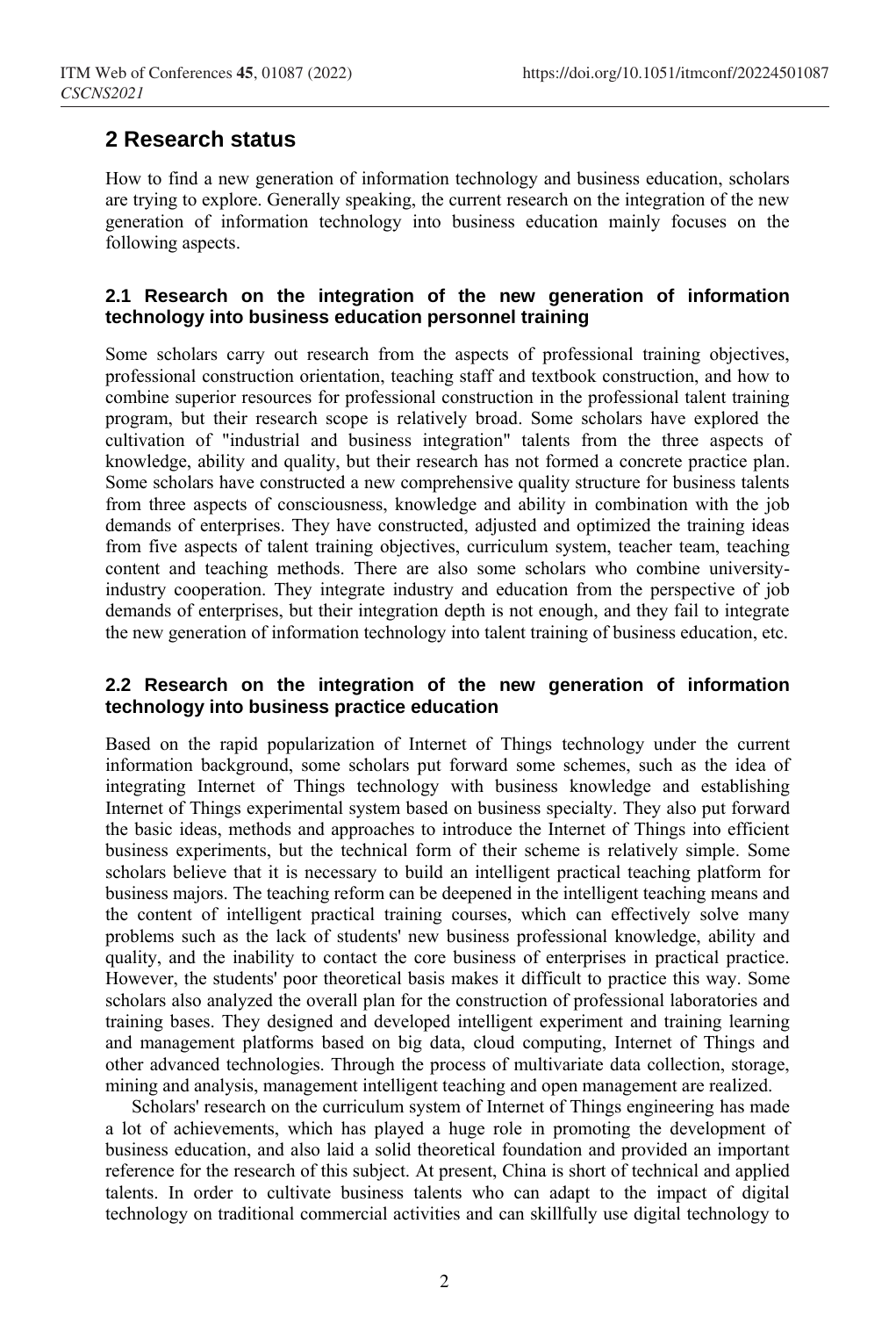deal with the new phenomenon of commercial activities, it is very important to study the integration of the new generation of information technology into the curriculum system of business education. But now a new generation of information technology into business education research, mainly concentrated in the study of certain or some specific training system, a new generation of information technology into business education curriculum system research is very few, we need to rethink the new generation of information technology into business education curriculum system construction to meet the needs of the dynamic of future talent.

### **3 Main contents of research**

The development of the new generation of information technology has put forward higher requirements for the construction of business education curriculum system. By integrating the new generation of information technology into the business education curriculum system, a business education system with characteristics is formed to cultivate talents who actively adapt to the development of new technology, new industry and new economy, so as to strongly support the development of national intelligent business education. This study mainly includes the following contents.

#### **3.1 Innovate the teaching concept of business education courses**

The training of commercial talents in the new era is not a simple update and upgrade of traditional curriculum education. The new generation of information technologies, such as fintech, big data, blockchain and cloud computing, need to be integrated into the traditional business education curriculum system and infused with the concept of specialization, practice, interaction and integration. The classroom teaching is student-oriented, supplemented by teachers. The curriculum system integrates ideological and political education, as well as innovation and entrepreneurship education. The teaching process is based on the "OBE" teaching concept, emphasizing the awareness of teaching and learning results. Talent training meets industry needs. Educational content is integrated with industrial technology. The practice system satisfies students' interests. It aims to cultivate first-class and top-notch commercial innovative talents with all-round development of morality, intelligence, physique, aesthetics and labor, who have solid professional basic knowledge, basic theories and basic skills of business education, and strong learning ability, practical ability and innovation and entrepreneurship ability.

#### **3.2 Reconstructing the curriculum knowledge system of business education**

Integrating the teaching content into the new generation of information technology, reconstructing the curriculum theory and practice curriculum system, constructing and optimizing the diversified practice teaching platform, adhering to the student-oriented approach, paying attention to the combination of theory and practice, and reconstructing the curriculum knowledge system of business education in the new era.

#### **3.3 Construction of business education curriculum resources**

To make full use of informatization technology for class curriculum resource development, such as online teaching resources platform, and striving to build normalized build online hybrid business education curriculum resources supply, selecting the most recent three years of relevant materials, the latest syllabus or course standard, teaching plan, courseware,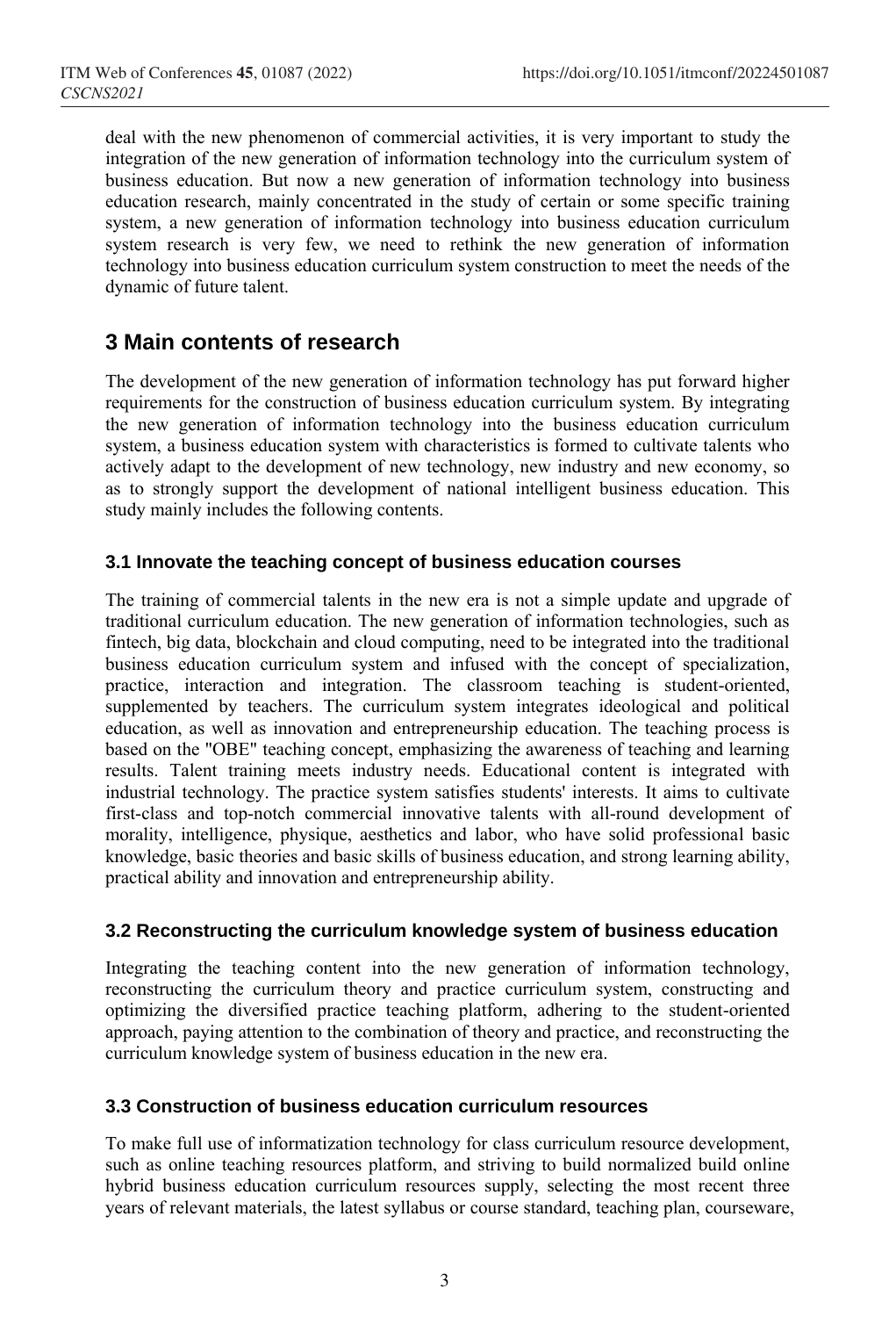etc., let the students make use of fragmented time to study, and exercise the independent learning ability..

#### **3.4 Improve teachers' ability of business education**

Teachers are the main force of education. With the integration of the new generation of information technology, they are different from the traditional curriculum system of business education to a certain extent. Teachers should change their teaching thinking, update their educational ideas and broaden their educational ideas. They respect the laws of education, teaching and curriculum construction, and optimize curriculum design effectively. In teaching practice, they should be good at using TPACK ability, and actively using information carriers to organically integrate knowledge teaching and innovation and entrepreneurship training into the whole teaching process of each course.

#### **3.5 Set up the course evaluation system of business education and perfect the course teaching quality monitoring and guarantee system**

It evaluates the construction of teaching staff, course characteristics, course objectives, teac hing content, teaching resources, teaching methods and means, teaching effects and other as pects of business education, and changes from knowledge assessment to competency-based practice assessment. Construct a quality-oriented evaluation system for business education, improve the quality of classroom teaching, and promote the construction and effective impl ementation of curriculum system.

### **4 Research significance**

It is of great significance to explore the integration of a new generation of information technology into the curriculum system of business education. It can provide reference and demonstration for talent training under the new business background, and also has certain reference value for other related professional training, and timely expand the depth of integration with other disciplines. It also has certain reference value for China's education reform and steadily improve the construction of business education courses and teaching quality; The trained talents can directly connect with the enterprises in the industry, and the cultivation of enterprise talents also has a good effect. It is of great significance to the development of the whole society.

#### **4.1 The theoretical significance**

The curriculum knowledge system of business education should be reconstructed, and more attention should be paid to the intellectual and innovative construction of business education practice. It improves the theoretical system of higher business education, enriches the curriculum system construction of business education, provides a new practical direction for the training mode and specialty setting of interdisciplinary specialty, and provides ideas for the construction of traditional business curriculum system.

#### **4.2 The practical significance**

Business education reform to strengthen the new generation of information technology into business education curriculum system construction, innovation of entrepreneurship education, perfect business education personnel training system, innovation of teaching